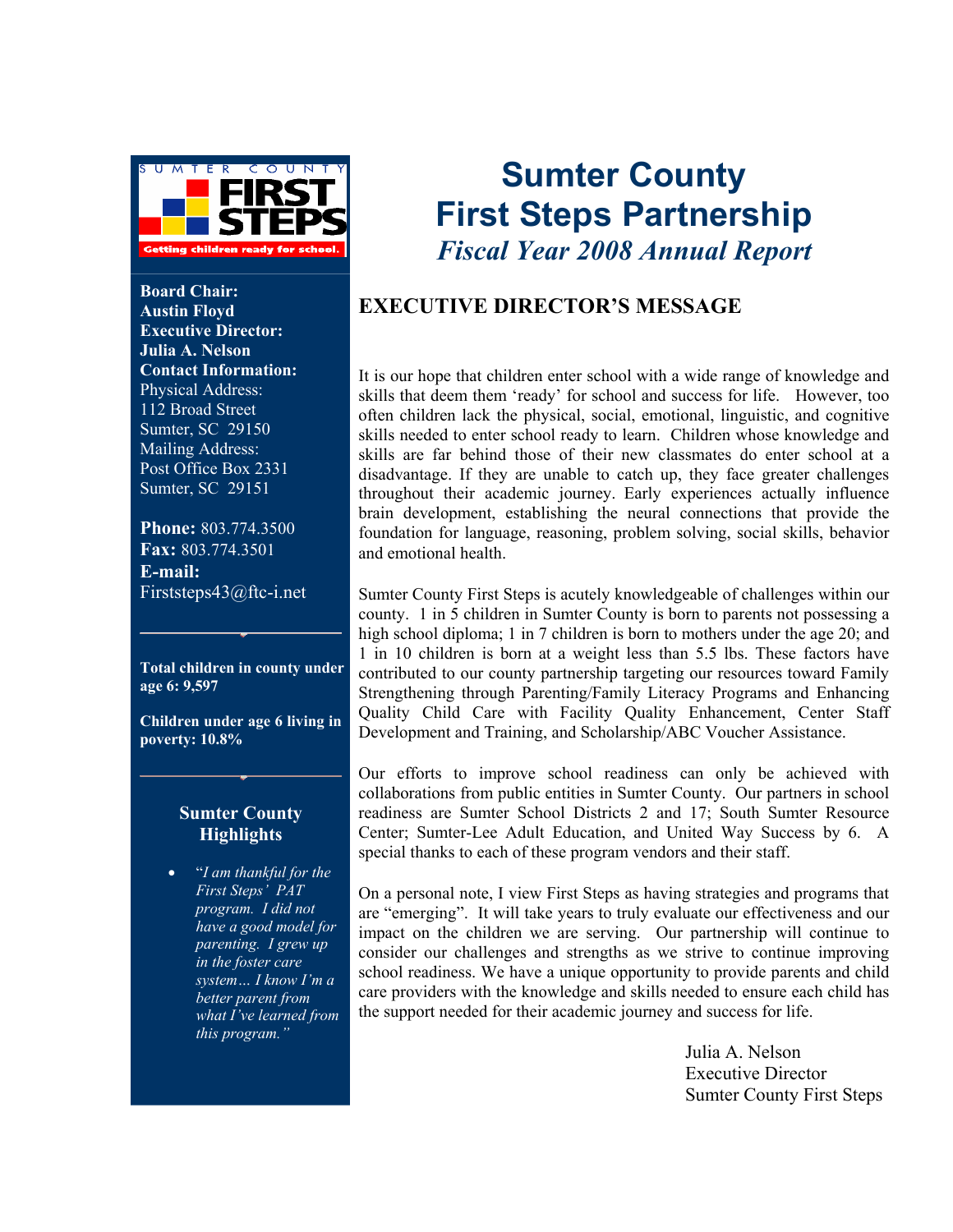### **First Steps to School Readiness Strategy Areas**

*The First Steps initiative approaches children's school readiness needs in five ways:* 

**Family Strengthening:** A parent is a child's first and best teacher. First Steps works to help parents become the best parents they can be. First Steps also helps parents further their own education.

**Healthy Start:** Children's development and ability to learn are profoundly impacted by their health in the earliest years. First Steps works to help families understand children's health needs through education and screenings while also working to help them access needed health services.

**Quality Child Care:** Quality child care provides immediate and long-term learning benefits for children. First Steps works to expand the availability of quality child-care to families and to enhance the level of quality in existing child-care environments.

**Early Education:** Research shows that children who participate in high-quality preschool classes are more likely to start school ready to learn, as well as be more successful later in life. First Steps works to expand high-quality 3-year-old and 4-yearold kindergarten opportunities in public and private settings.

**School Transition:** The transition into kindergarten is a critical time that sets the tone for children's perspectives about the school years, as well their parents' perspectives. Making a strong initial connection between school and home -- and supporting both parents and students during this transition time -- has been shown to impact students' later school success and parents' later involvement during the school years.

## **2007-08 County Partnership Programs by Strategy**

### **FAMILY STRENGTHENING.**

#### **Parenting**

Sumter County First Steps served 135 families using the Parents As Teachers program curriculum. PAT is an early childhood parent education and support program designed to empower all parents to give their children the best possible start in life. The home-based education program will also give parents the skills to overcome challenges in preparing their children for first grade. Parents will become more self-efficient and knowledgeable of family strengthening services available to ensure positive family functioning.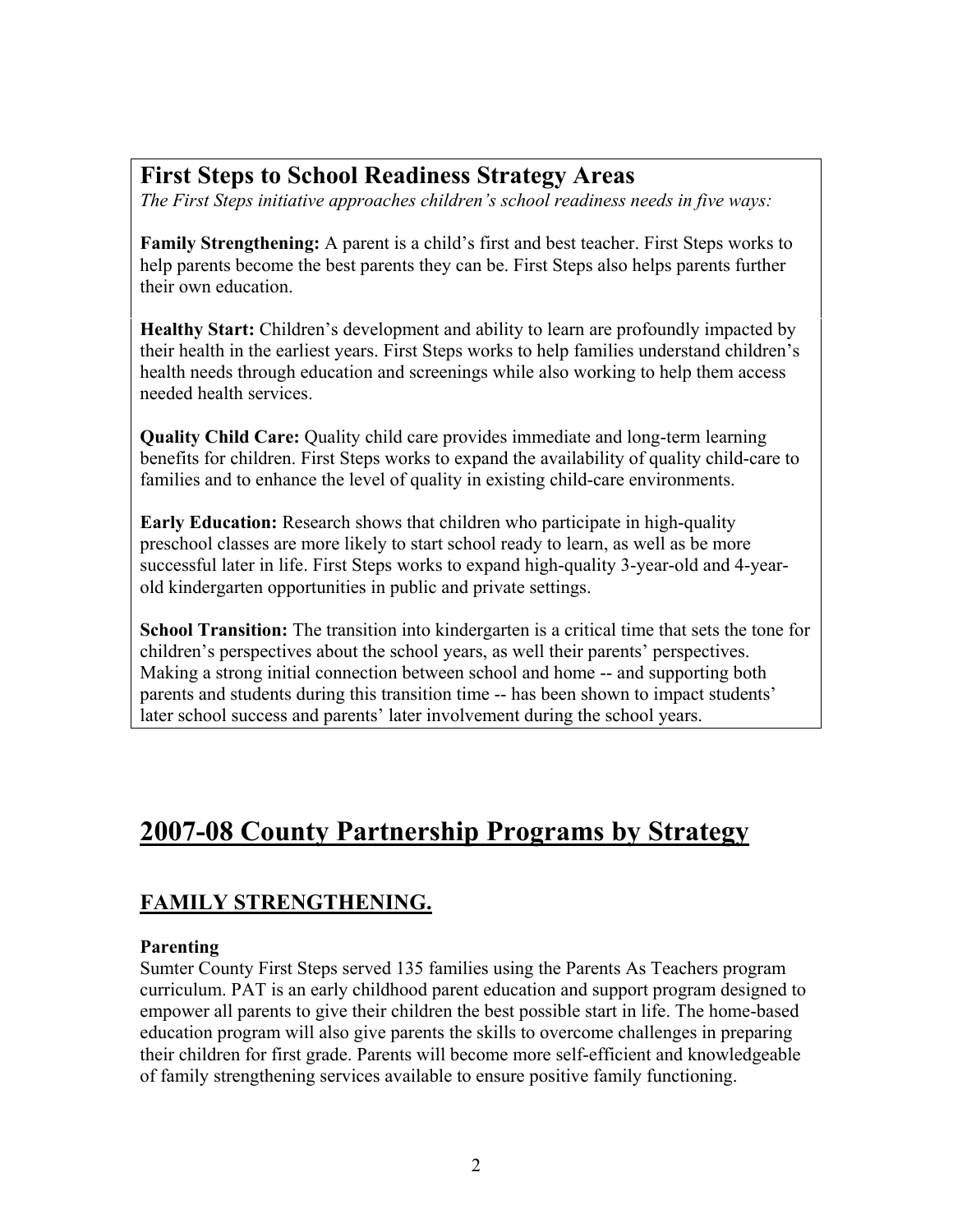#### **Program Results:**

- Average number of home visits per family, per month: .93
- Percentage of families who met the minimum frequency requirement for home visits: 17%
- Average KIPS Pre-Score 2.8; Average KIPS Post-Score 3.46
- Average ACIRI Pre-Score 1.83(Adult 1.83; Child 1.8); Average Post-Score (Adult 1.8; Child 0.58)

#### **Family Literacy**

**Program description:** Sumter County First Steps will serve 75 or more families through Sumter-Lee Adult Education to provide comprehensive literacy services. The county partnership will use funds to continue with family strengthening programs to specifically target families with children ages birth to 5 who may be at-risk of school readiness. Priority will be given to target groups with most at-risk children. Efforts will be made to promote the program through media announcements and contact with the school district's other parenting programs, Early Head Start, Head Start, DSS, Untied Way Success by 6 and child care facilities will be provided by the vendor. This past year, Sumter-Lee Adult Education agreed to assist any Head Start parent with receiving their GED or H.S. Diploma. Vendor meetings will allow program managers to have open dialogue about the services their programs provide. Any service from another vendor may be used to enhance or complement any school readiness strategy.

The success of the program will be measured by:

- $\bullet$  # of parents receiving GEDs./H.S. Diplomas
- $\bullet$  # of parents tracking the number of families in the program
- $\bullet$  # of parents moving up one or more level as measure by TABE (Test of Adult Basic Education)
- Increase in the  $#$  of parents reading to their children
- Increase in the  $#$  of parents increasing their attendance rate

#### **Program results:**

.

- 75 families served
- The average reading level as measured by the TABE for incoming students was 6.0 (6th grade reading level).
- All students have moved up at least one educational grade level as measured by the TABE.
- 38 students have moved up two or more educational levels as measured by the TABE.
- 7 students have earned their GED.
- 3 students have earned their High School Diploma.
- 30 students have received either a bronze, silver or gold Work Keys Certificate.

#### **Dolly Parton Imagination Library**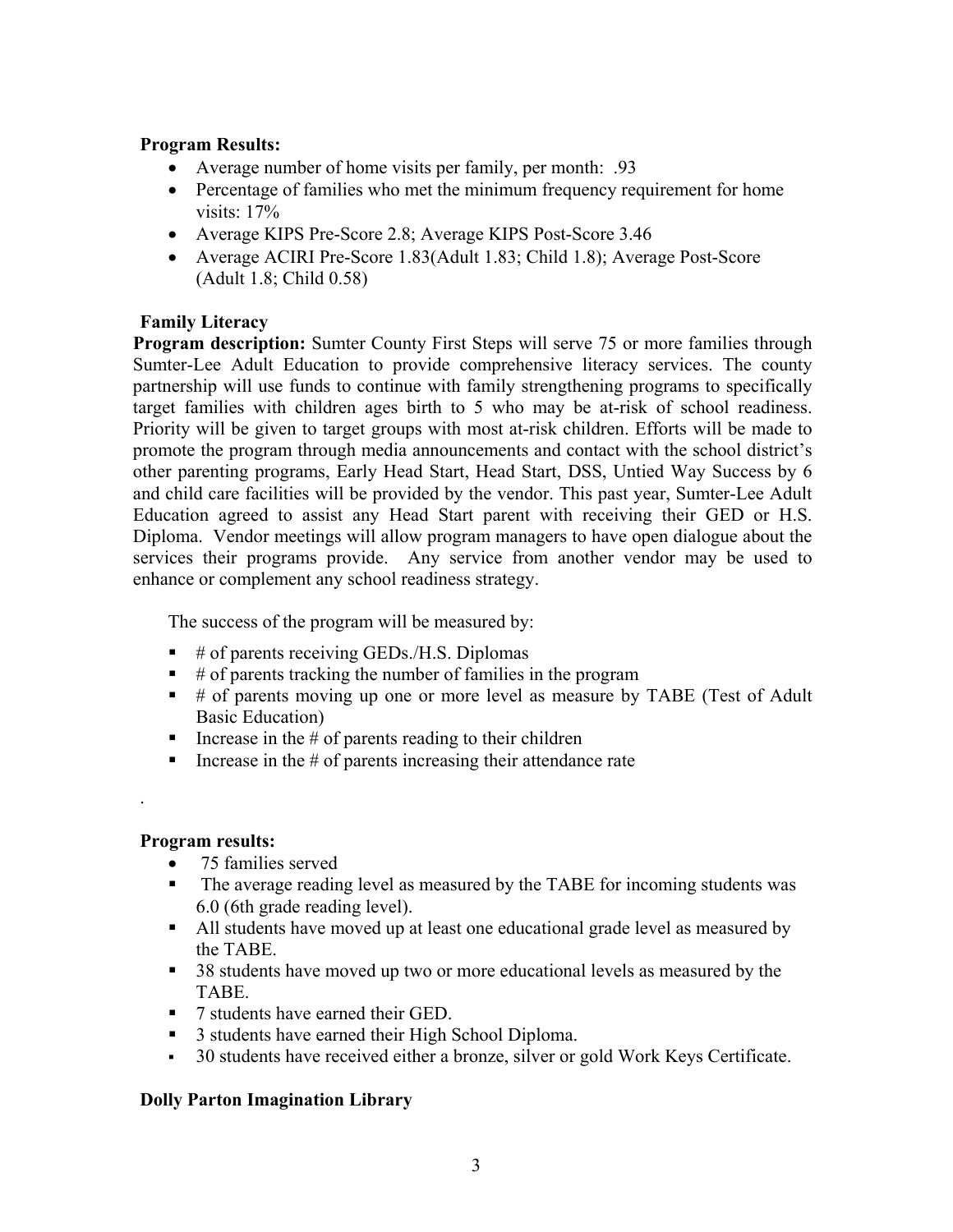**Program Description:** All children/families participating in any SCFS program will be enrolled in this strategy. All remaining book enrollments will be made available to Sumter County children at-large. Vendors for SCFS have agreed to implement the books into lessons to verify and promote reading of the books.

Officially, this program will be open to all children in Sumter County. However, the Partnership will make an effort to advertise the program through organizations and agencies (i.e., DSS, DHEC, Head Start, School Districts' Parenting Programs, etc.) that serve at-risk populations. This will allow us to capture more of those children who may be at risk of school failure.

Approximately 3,924 books were distributed to 327 children under the age of five in Sumter County.

### **QUALITY CHILD CARE**

#### **Child Care Training & Professional Development**

**Program description:** Sumter County First Steps (SCFS) will offer Center Staff & Development to child care providers who serve children ages birth to five. This initiative will provide ongoing staff development and mentoring to increase the knowledge of childcare workers and improve the quality of programs offered in participating childcare facilities. SCFS will administer this strategy. Funding may be used to purchase supplies, equipment, age-appropriate educational materials, hire substitute staff to allow staff to attend training, and to support the cost of staff training as appropriate.

Program results:

- Partnership sponsored its first Conference for Childcare Providers
- 114 Childcare Staff received 14 hours of DSS Certified Training
- 6 hours of CCCCD Certified Training Provided
- 8 hours of CCCCD Registered Training Hours

#### **Facility Quality Enhancement**

**Program description:** Provide 7 Facility Quality Enhancement Grants to child care facilities in Sumter County. Child Care facilities will include family, group, public and private child care centers, Head Start, and the Sumter County School District. In addition, eligible participating child care facilities will perform a self-assessment utilizing the ECERS-R, ITERS, and FDCRS.

All providers in Sumter County who accept ABC Vouchers are eligible for the competitive grant. Notice of the Facility Enhancement Grant was sent to all providers in Sumter County who accept ABC Vouchers. The list of all facilities receiving ABC vouchers was obtained from the Department of Social Services ABC Division. Announcements were also placed in the newspaper and on the local cable ad channel.

#### **Program results:**

- Quality enhancement grants (\$29,349) were offered to 8 child care providers
- Child care providers received 91.15 Technical assistance hours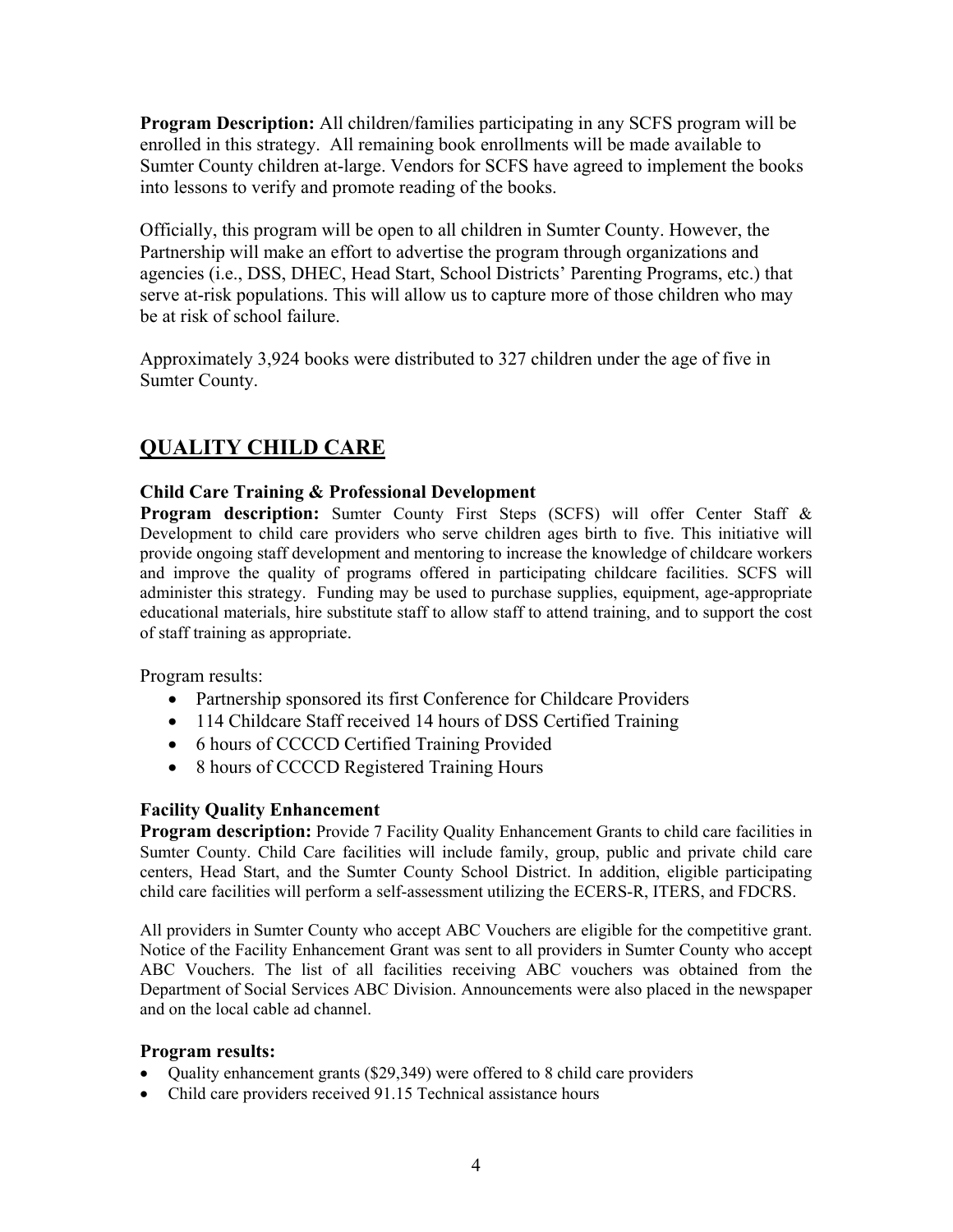- Delivered 71 hours of childcare training on various early childhood curricula, health and safety, child guidance, child growth and development and multiple sessions (approximately 40 hours) of training for the National Child Development Associate Credential, which encompasses all of the aforementioned areas.
- Trained 110 staff members from 54 facilities, with over 886 children.

#### **Childcare Scholarships**

**Program description:** Scholarship Applications were distributed to families participating in Sumter County First Steps programs. All other applicants are placed on a waiting list. Eligibility is based on the ABC Voucher program and DSS' ABC Division determines eligibility. These applicants provided proof of income eligibility and employment or school enrollment prior to completing a scholarship application. Applications were processed as they are received within thirty days of receipt. Applicants are notified if they are approved, denied or if their application was incomplete. If all allotted slots are filled, new and incomplete applications are denied. If all the allotted slots are not filled, DSS will send First Steps the number of applications needed to fill the slots. First Steps then will call applicants on the waiting list.

#### **Program results:**

• 33 children received Scholarships/ABC Vouchers administered by South Carolina Department of Social Services

#### **SCHOOL TRANSITION.**

#### **Countdown to Kindergarten**

**Program description:** Countdown to Kindergarten is a school transition strategy, designed to successfully bridge at-risk students into the K-12 school environment. Preschool children with little or no formal preschool education will be chosen to participate in this program. Certified Kindergarten teachers make 8-one hour home visits to identified families/students during the summer prior to the student beginning Kindergarten. Participants are identified by a community partnership (local schools, First Steps, DSS, Head Start, faith partners, etc). Students are screened for participation, and parent participation is required. During the home visits, children and families are introduced to actual materials used in Kindergarten classrooms, and are given a Kindergarten Transition Toolkit (books, puzzles, clay, blocks, floor mats, etc) to keep. The final visit is a "field trip" to the school where the child will attend class in the fall. There are three components to the strategy: public awareness, home visitation, and the culminating Celebration at EdVenture Children's Museum.

#### **Program results:**

- 30 Children participated
- 93.3% of all families received all 7 home visits
- 65.38% of the parents possessed a high school diploma
- 34.62% did not finish high school
- 69.23% of the children served lived with single parents
- 19.23% of the children served lived with both parents
- 11.54% of the children served lived with a guardian/foster parent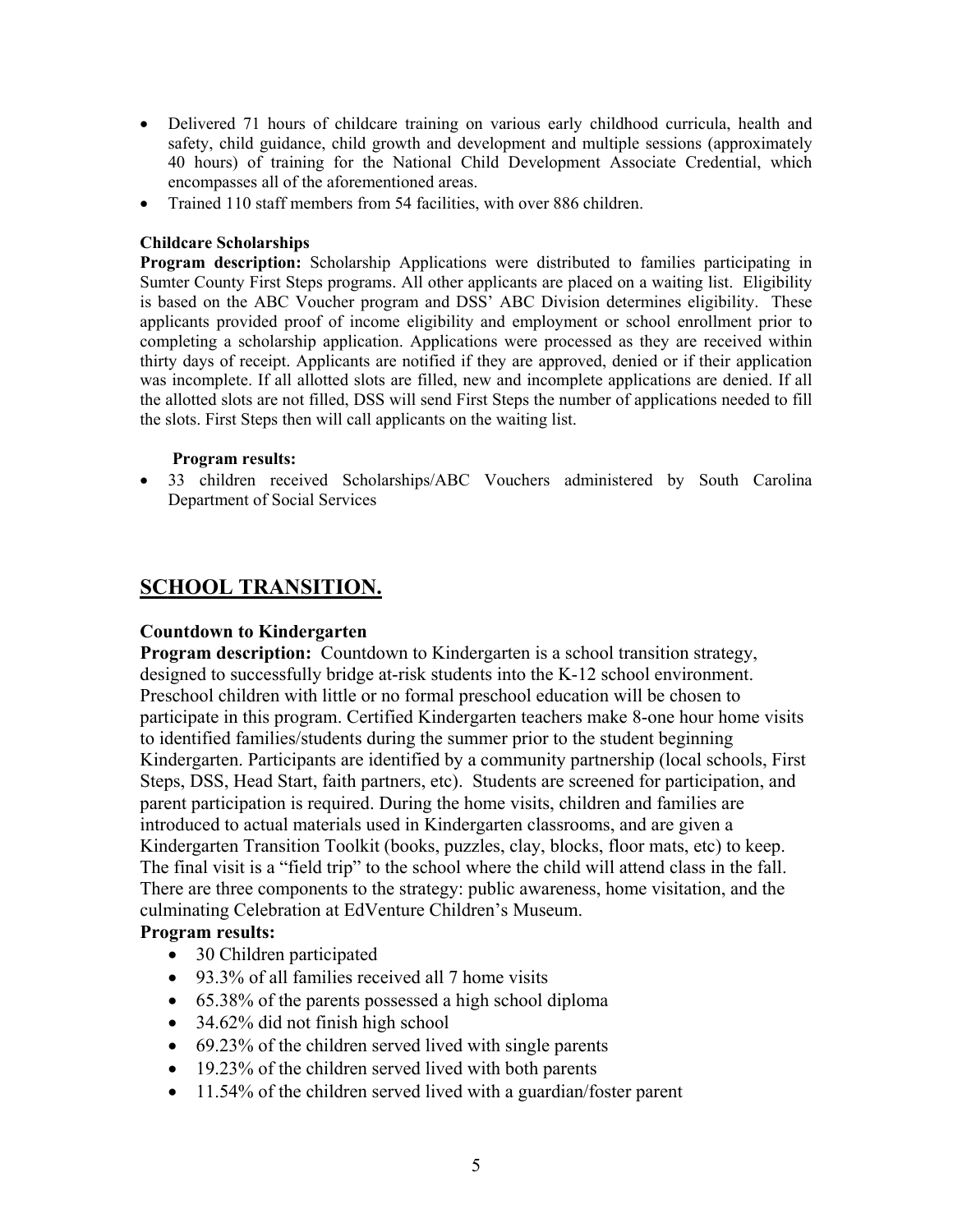- 7.69% of the children served have been diagnosed with a physical or mental handicapping condition
- 92.31% of the children served qualified for free lunch
- 3.85% of the children served qualified for reduced lunch
- 30% increase in parents reading to their children

## **FINANCIAL SUMMARY**

| <b>Expenditures By Funding Source</b> |           |
|---------------------------------------|-----------|
| State Appropriation (Fund 10)         | \$450,611 |
| E.I.A. Appropriation (Fund 55)        | \$32,763  |
| Lottery Appropriation (Fund 35)       | \$0       |
| C.D.E.P.P. Appropriation (Fund 60)    | \$0       |
| C.O.E. Appropriation (Fund 65)        | \$0       |
| N.F.P. Appropriation (Fund 70)        | \$0       |
| State Private (Fund 15)               | \$15,647  |
| Local Private (Fund 20)               | \$4,408   |
| Federal (Fund 30)                     | \$0       |
| In-Kind $(Fund 25)$                   | \$140,583 |
| <b>TOTA</b>                           | \$644,012 |

| <b>Expenditures By Program / Strategy Name</b> |           |
|------------------------------------------------|-----------|
| Parent As Teachers                             | \$217,381 |
| Family Literacy                                | \$76,756  |
| <b>Imagination Library</b>                     | \$8,938   |
| Countdown to Kindergarten                      | \$8,800   |
| <b>Childcare Quality Enhancement</b>           | \$81,745  |
| Childcare Training & Professional Development  | \$32,278  |
| Scholarship Initiative                         | \$131,628 |
| <b>Indirect Programmatic Functions</b>         | \$39,224  |
| <b>Administrative Functions</b>                | \$47,262  |
| <b>TOTAL:</b>                                  | \$644,012 |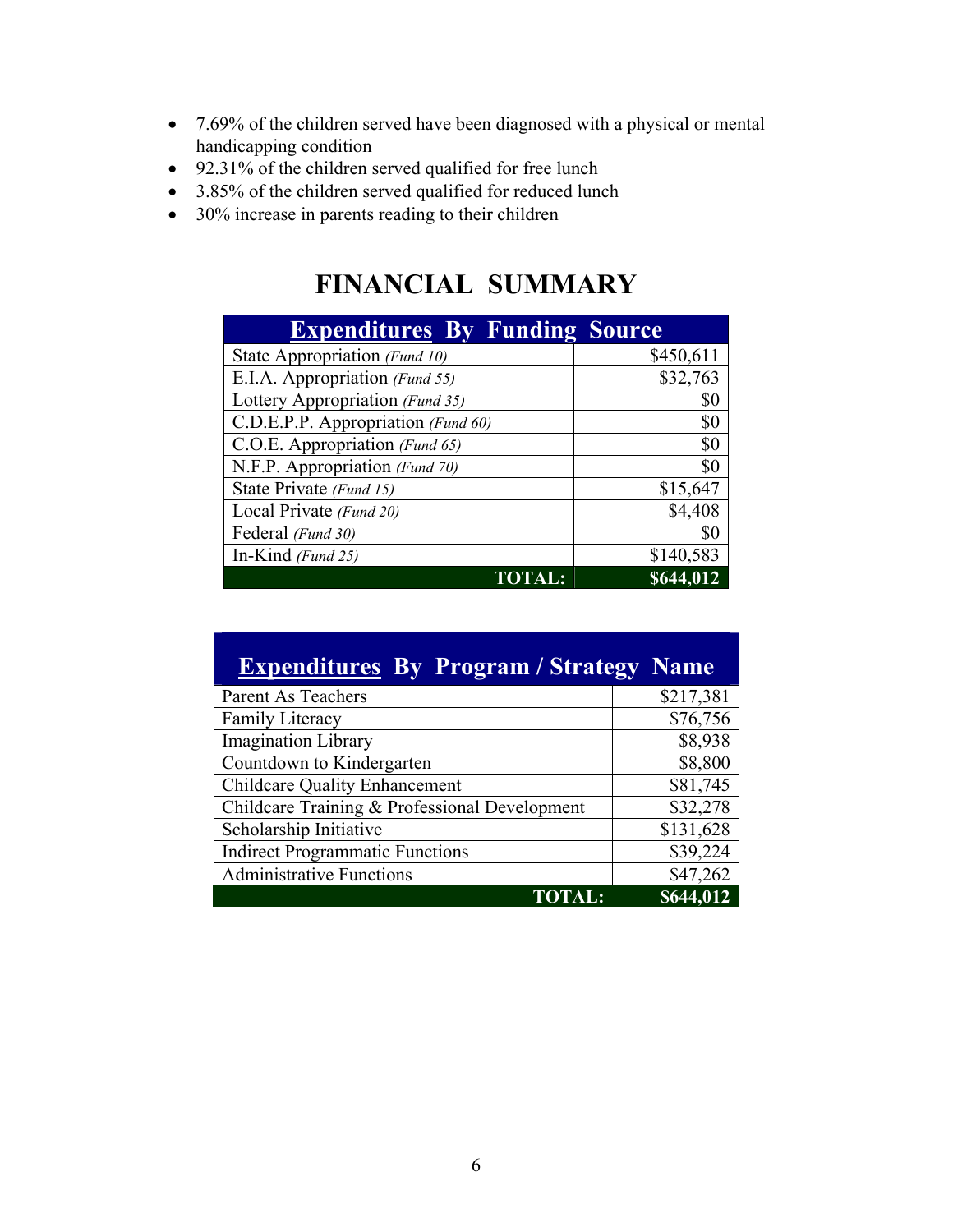#### **NOTABLE DONORS**

| <b>DONOR'S NAME</b>                        | <b>AMOUNT</b>      |
|--------------------------------------------|--------------------|
| <b>Austin Floyd</b>                        | \$54.00            |
| D & D Heating and Air, Inc. (Libby DuBose) | \$50.00            |
| Dora and Alfred Washington                 | \$27.00            |
| Earline Walker                             | \$27.00            |
| Erica Clark                                | \$27.00            |
| <b>Faith Line</b>                          | \$27.00            |
| Jennifer G. Miles                          | \$54.00            |
| Juanita Riley                              | \$27.00            |
| Michelle Parker Davis                      | \$27.00            |
| Pam Dinkins                                | \$27.00            |
| Rebecca Drum                               | \$27.00            |
| Tami Nix                                   | \$200.00           |
| Teresa Nelson                              | \$54.00            |
| Toni Y. Brew                               | \$54.00            |
| United Negro College Fund                  | \$500.00           |
| Walter and Julia Newman                    | \$200.00           |
| <b>TOTAL:</b>                              | $\sqrt{$1,382.00}$ |

*Local Match Percentage for FY 2008: 36% (at least 15% Legislative requirement)* 

## **COUNTY PARTNERSHIP BOARD OF TRUSTEES**

Austin Floyd, Board Chair, Board Chair legislative appointee Toni Brew, Family Education, Training & Support Provider Artrell Brown, Treasurer, Head Start Appointee Dr. Virginia Brown, School District 17 Appointee Erica Clark, Secretary, Healthcare Libby Dubose, School District 2 Appointee Paula Durham, Business Community Sherreka Fredrick, Child Care Provider Faith Line, County Library Appointee Melinda Branham, DHEC Appointee Jennifer Miles, Pre-school education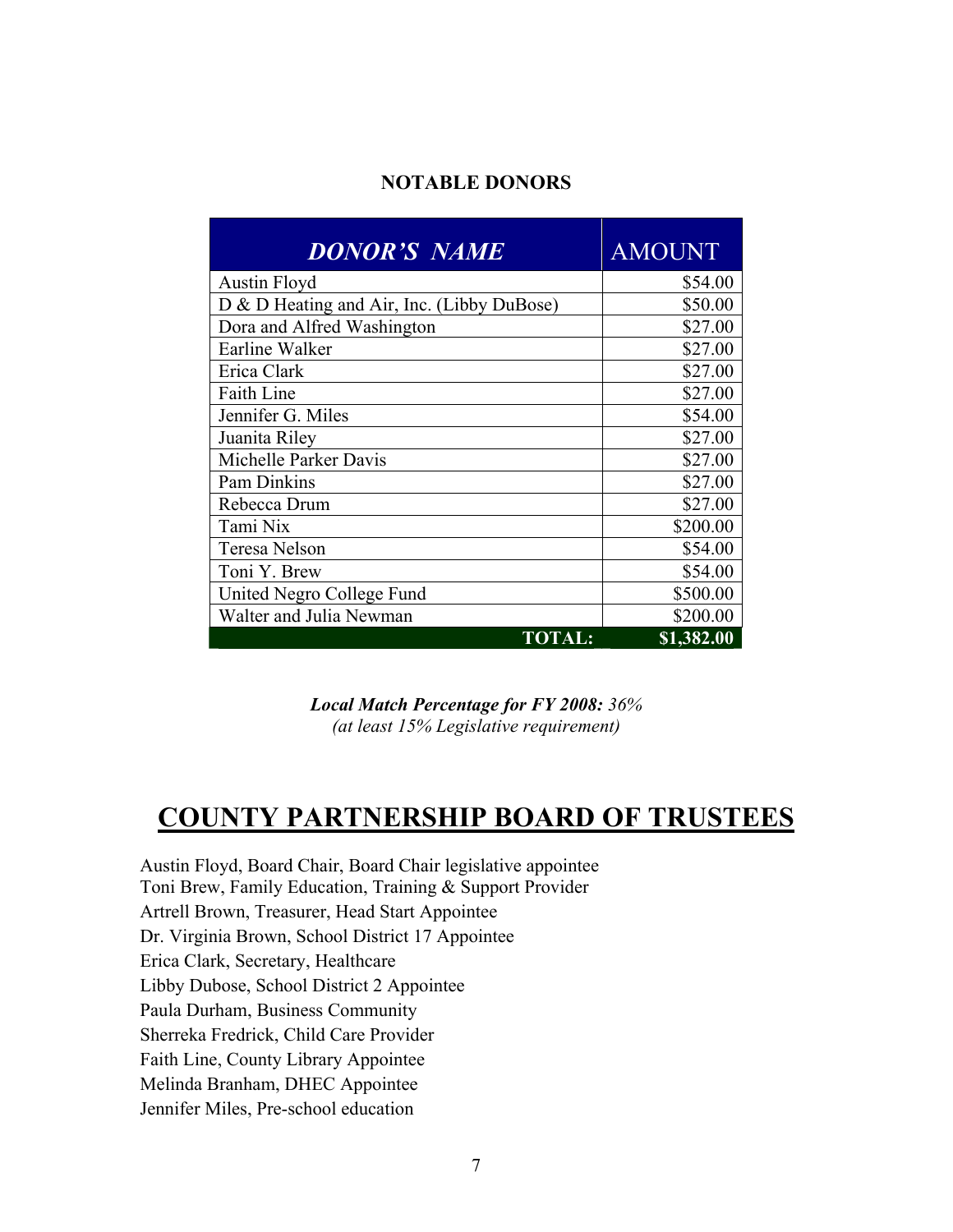Walter Newman, Legislative Delegation Appointee Tami Nix, State Liaison, child care provider Michelle Davis Parker, Transportation Provider Cynthia Ransom, Early childhood education Juanita Riley, Parent of Pre-School Child Maria Guadalupe Sanchez, Parent of Pre-School Child Earlene Walker, Early Childhood Educator Dora Washington, Early Childhood Educator Wayne Zamora, Private Businessman

## **COUNTY DATA SNAPSHOT**

In FY08, First Steps County Partnerships statewide made it a priority to become increasingly data-driven. County Partnerships successfully began using powerful new components of the First Steps data system, and County Partnerships also utilized data in new ways to drive their FY09 program plans. In addition to enhanced program data tracking, County Partnerships are also focusing on the best available data about children and families to best understand their communities' needs. At the end of FY08 and the beginning of FY09, County Partnerships began an extensive analysis of this data, including data about the risk factors known to impact children's potential school success, such as low birth weight, teen mothers, and families living in poverty. A county-level risk data report is included in the subsequent pages of this report.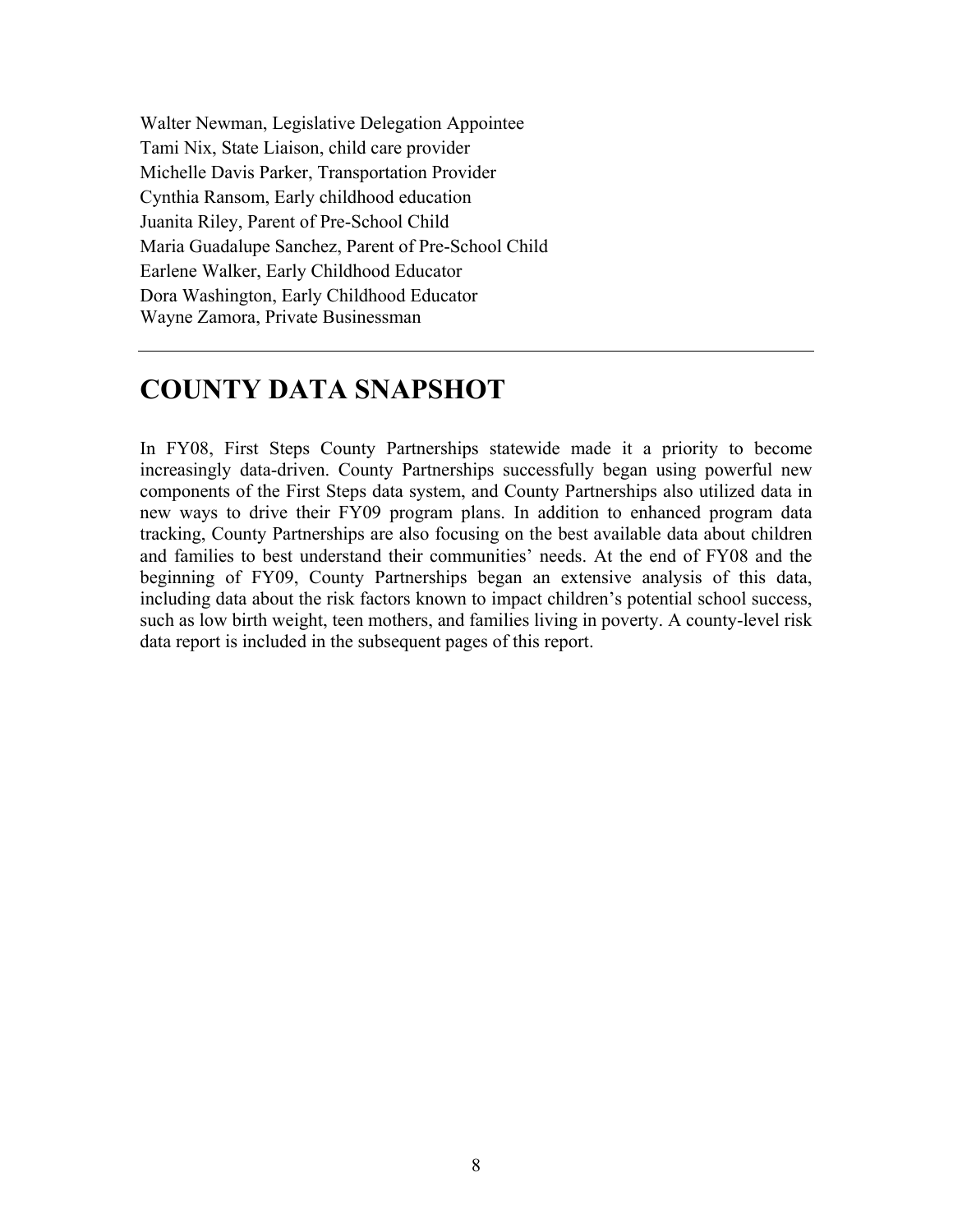# **Sumter County**

**Total Children Under Six: 9,597** 

# **CHILD POVERTY (Children in Families Receiving TANF Benefits)**<br>Statewide Average (2007): 8.4% Sumter County (2007): 10.8%

**Statewide Average (2007): 8.4%** 

**Fast Fact: Roughly 1 in 10 Sumter County children has an annual family income equivalent to \$10,325 (or less) for a family of four. A recent statewide analysis suggests that 45% of these children will be retained or score at the "below basic" level (PACT) by third grade.** 

**Children in deep poverty often face a wide variety of school readiness obstacles, ranging from inadequate prenatal care and nutrition to low maternal education.** 

**1,033 of Sumter County's 9,597 children under age 6 received federal Temporary Assistance for Needy Families (TANF) benefits during 2007, indicating a family income at or below 50% of the federal poverty definition.** 





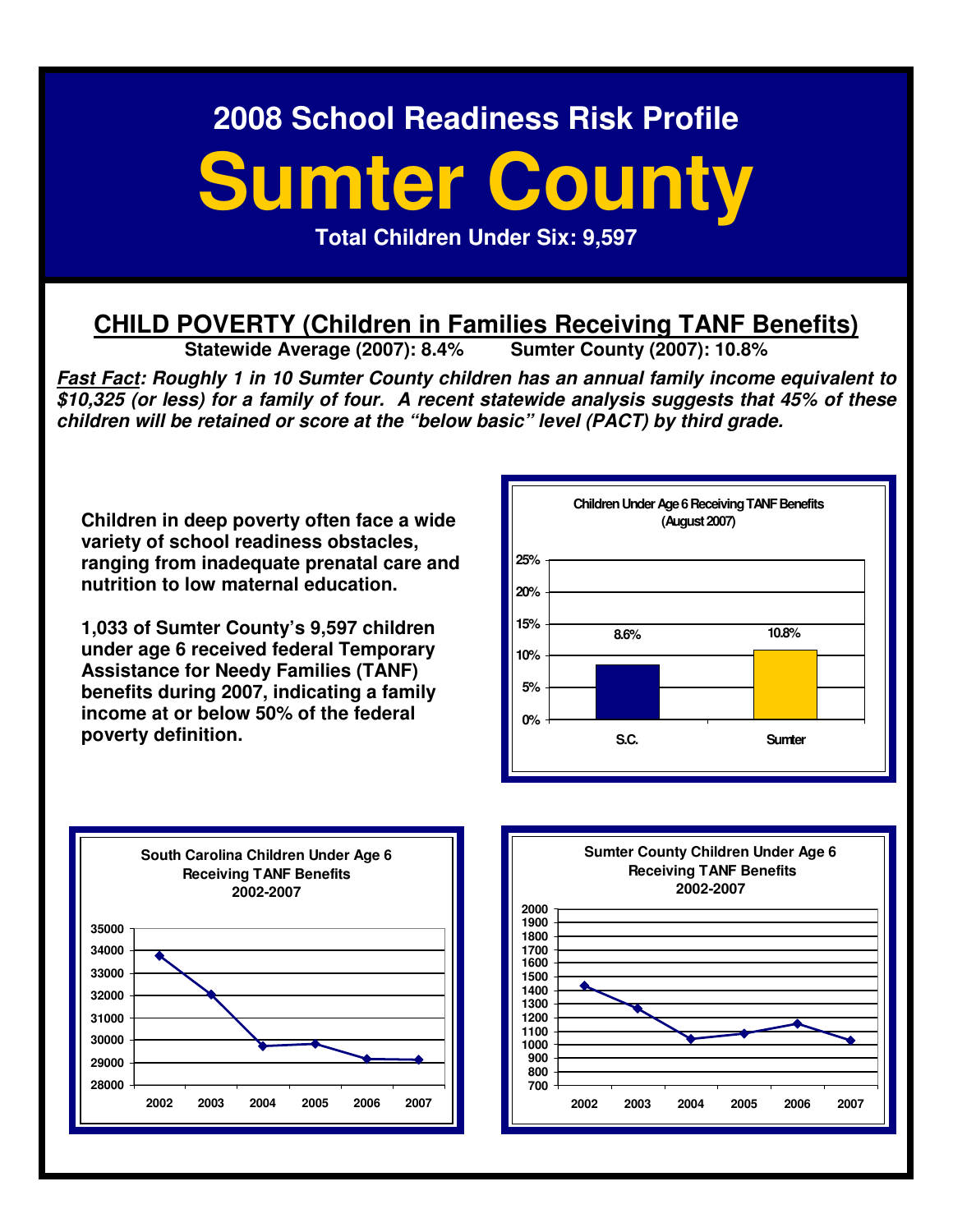# **Sumter County**

**Total Children Under Six: 9,597** 

# **CHILDREN AT LOW BIRTH WEIGHT (Less Than 5.5 lbs.)**<br>Statewide Average (2005): 10.2% Sumter County (2005): 10.6%

**Statewide Average (2005): 10.2%** 

**Fast Fact: 1 in 10 Sumter County children is born at a weight less than 5.5 lbs. A recent statewide analysis suggests that at least one-third of these children (36%-52% depending on weight category) will be retained or score at the "below basic" level (PACT) by third grade.** 

**Babies born at low weights are often prone to developmental delays associated with early academic failure.** 

**Many have received inadequate prenatal care and suffer from significant health complications.** 

**175 of the 1,656 children born in Sumter County during 2005 weighed less than 5.5 lbs.** 





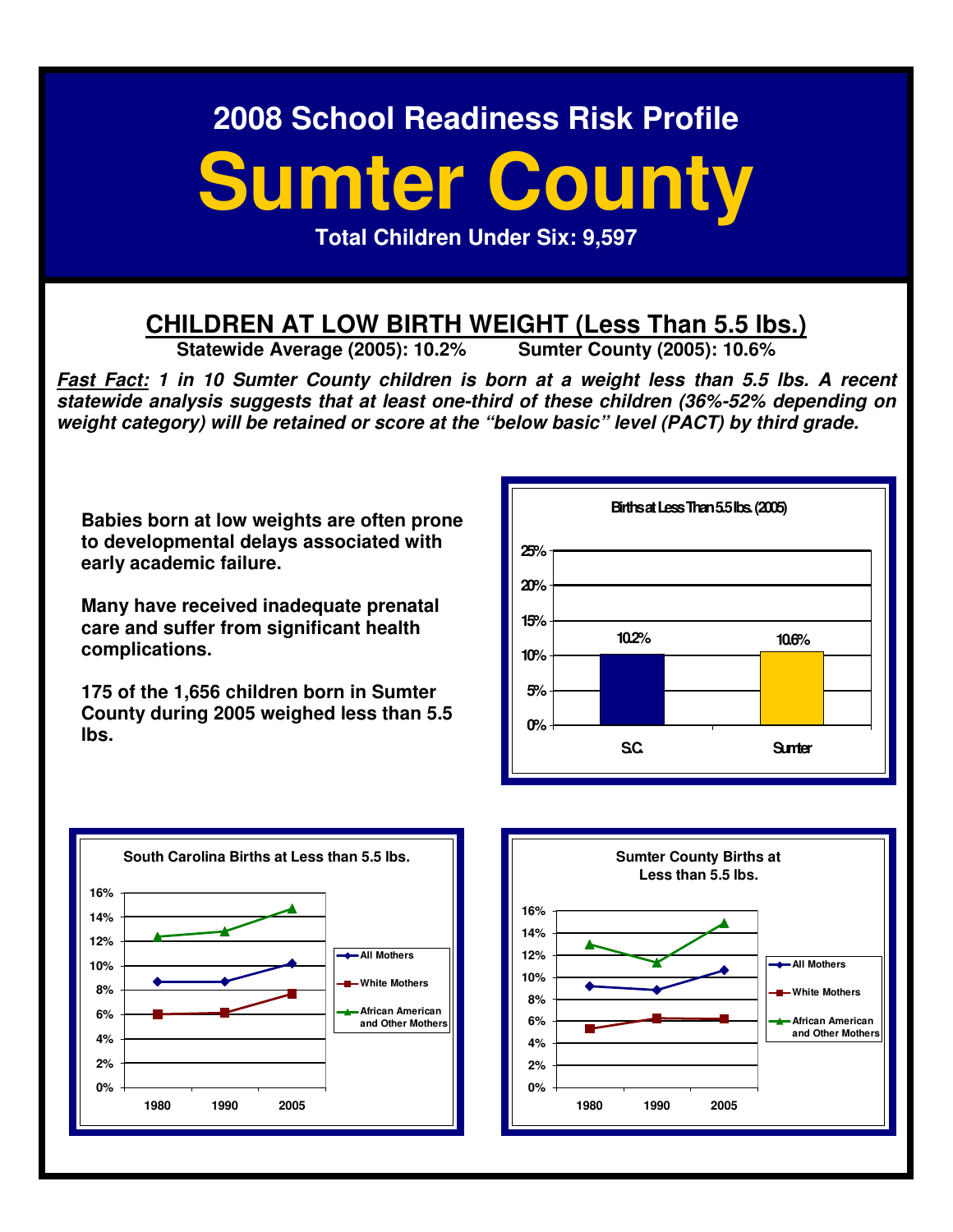# **Sumter County**

**Total Children Under Six: 9,597** 

# **BIRTHS TO TEENAGE MOTHERS**<br>Average (2005): 13.2% Sumter County (2005): 15.0%

**Statewide Average (2005): 13.2%** 

**Fast Fact: 1 in 7 Sumter County births is to a mother under 20 years of age. A recent statewide analysis suggests that 43% of these children will be retained or score at the "below basic" level (PACT) by third grade.** 

**Teenage parents often lack the maturity and knowledge required to optimally fulfill important parental responsibilities, are less likely to advance their own educational attainment and often fail to advance beyond low-income status.** 

**248 of the 1,656 children born in Sumter County during 2005 had teenage mothers.**